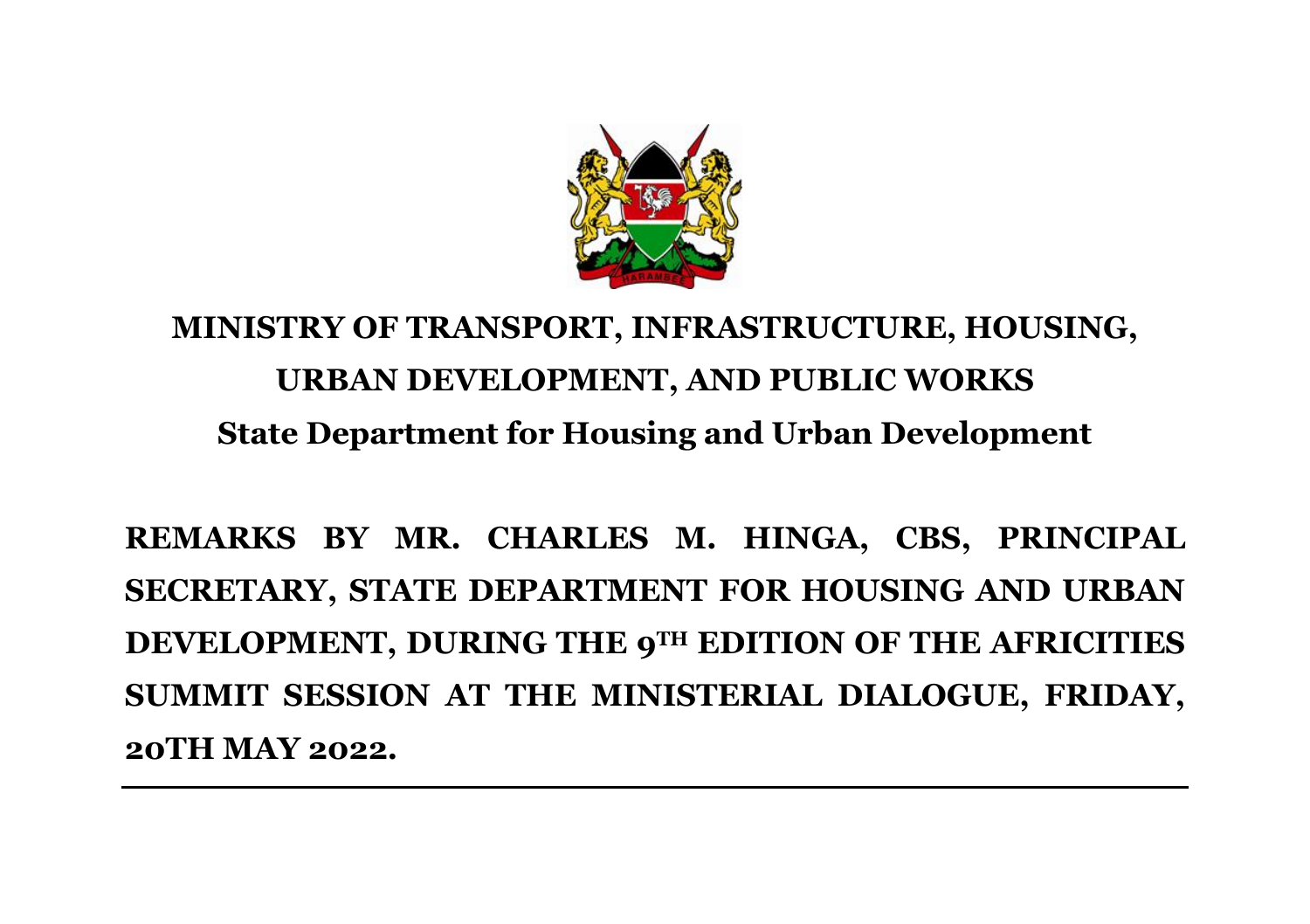## BUILDING BACK BETTER IN AFRICA: ROLE OF SECONDARY AND INTERMEDIATES CITIES. SPO4| ROOM 1 | 1430HRS – 18.00HRS

## **Excellencies, Distinguished Delegates, Ladies and Gentlemen, Good Afternoon,**

Let me start by thanking you on behalf of the Government of Kenya for attending the Africities Summit in Kisumu and in particular this ministerial dialogue session and for your engagement in different sessions over this week.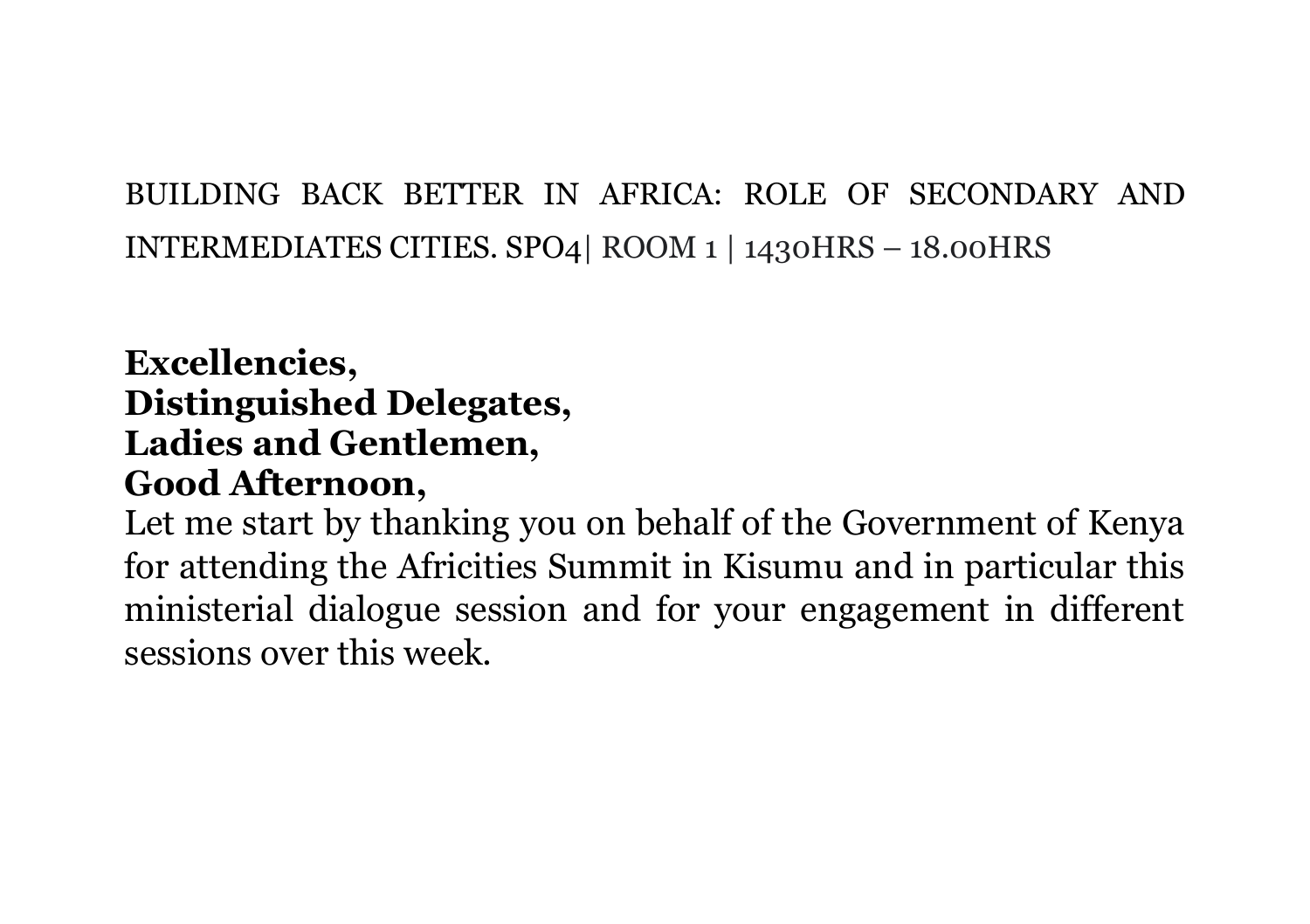I take note of the importance of the role of secondary and intermediary cities for the attainment of the SDGs and the Africa 2063 agenda amidst a rapid trend of urbanization in Africa. Secondary cities are meant to play an increasingly critical role in a country's development. I further note that as large and megacities continue to attract people, secondary cities will become more manageable given their size with less congested areas and lower densities. This will ease the mobility of people and goods, reduce the cost of land, as well as create better access to housing and services. As such, secondary cities could boost African national economies if well integrated into national development strategies as accelerators of regional development.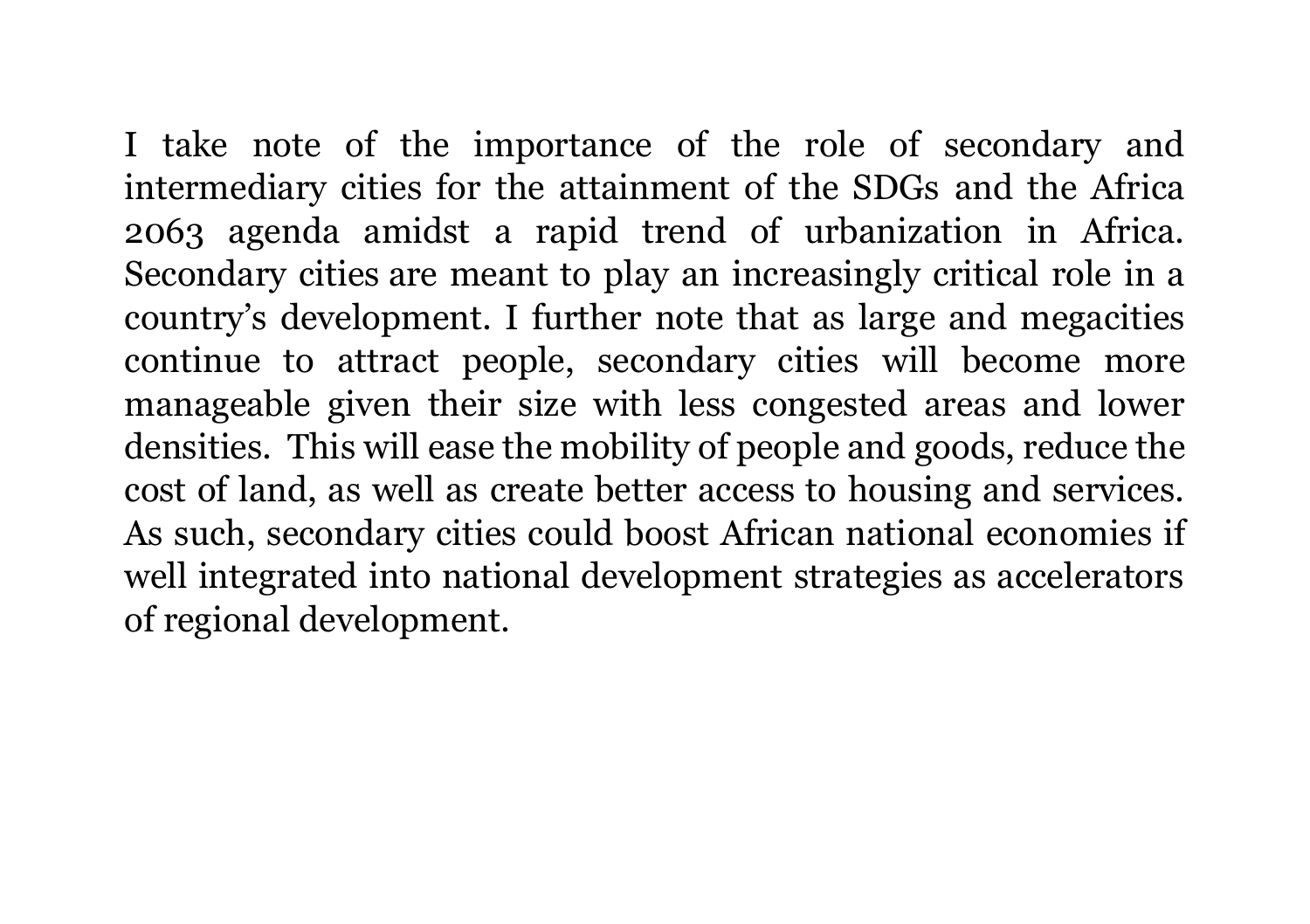As we are aware secondary cities in Africa face a number of challenges. These include a lack of physical planning leading to urban sprawl, a deficit of basic services such as water, housing & energy, and bulk infrastructural services, limited financial resources and a lack of technical capacity to deliver the required services.

In order to overcome the challenges faced by intermediary cities adoption, of a multilevel governance system will enhance their economic development and further foster citizens' participation in the governance of cities. I note that there has been slow progress on the establishment of the institutional environment to allow the smooth relationship between cities/subnational government and central governments in Africa. I further note that according to the study jointly carried out by UCLGA and Cities Alliances there has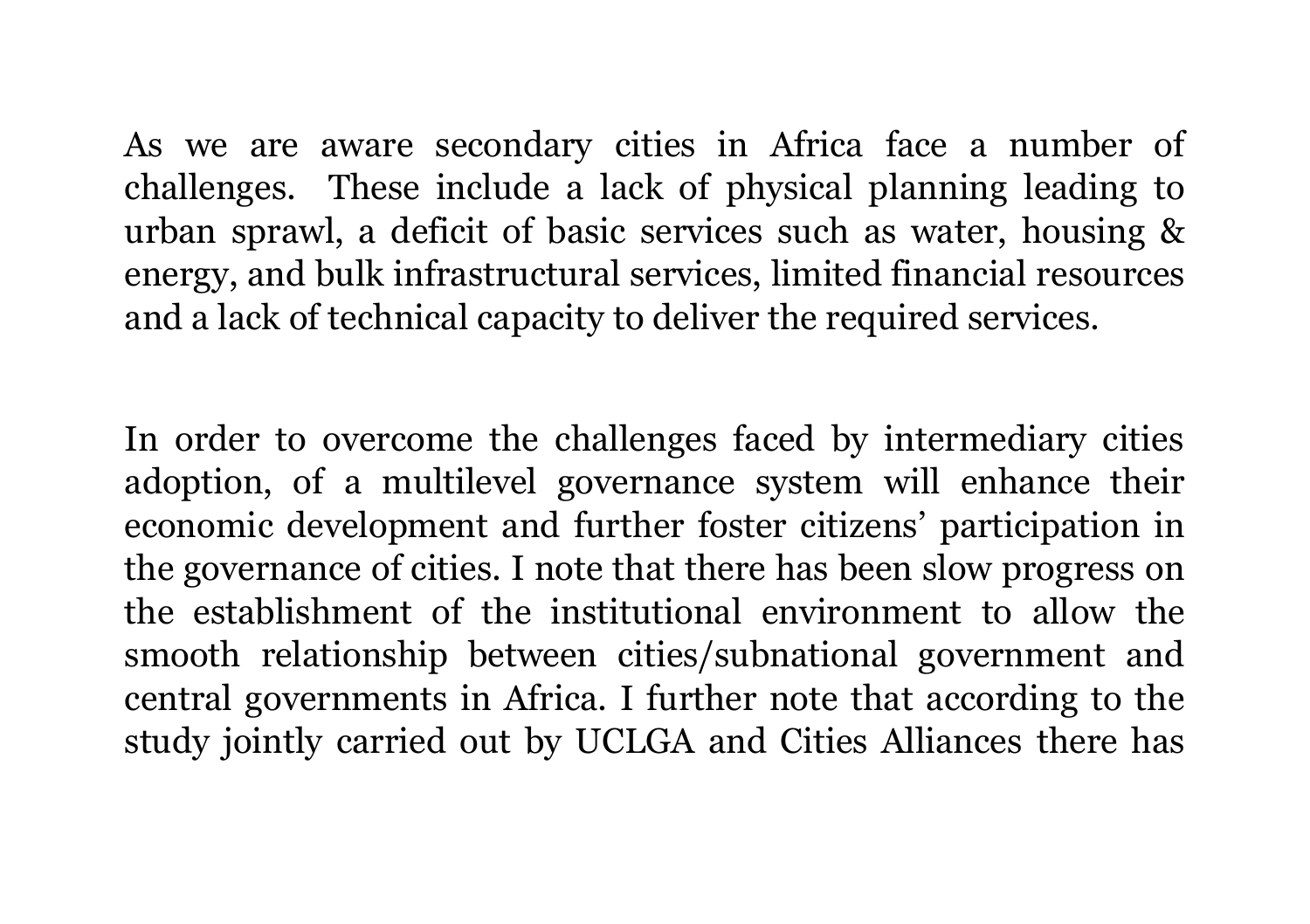been a slight increase in the number of countries where the institutional environment created by the State is favorable to subnational governments. However, the general trend is that in most African countries the institutional environment is generally unfavorable to subnational government action.

This Summit, therefore, offers an opportunity to review the relationship between central and subnational governments, with a view to fostering collaboration, synergy and solidarity.

I, therefore. call upon you to reflect on these issues as a key component of the expected outcomes of Africities Summit bearing in mind that the main objective of this session is to agree amongst us on key commitments and questions to be raised during the tripartite dialogue on the 21st of May between Ministers, Local Governments